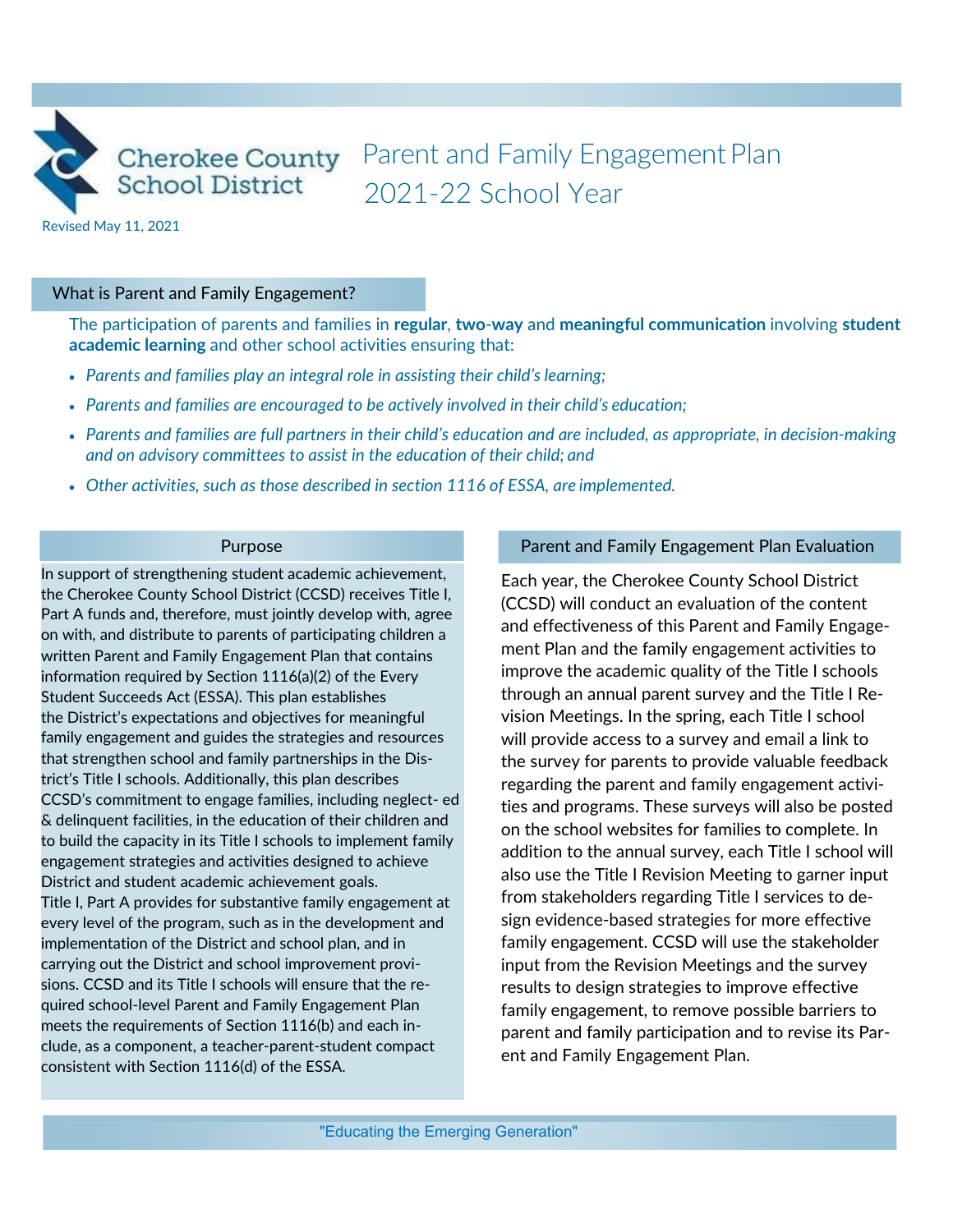## Jointly Developed and Reviewed

Cherokee County School District (CCSD) will take the following actions to involve parents and families in the joint development of its District Parent and Family Engagement Plan as required by ESSA:

- *Notify all stakeholders of the District Parent and Family Engagement Meeting through multiple means of communication;*
- *Post the District Parent Family Engagement Plan on each school's website; and*
- Conduct a meeting of District stakeholders to provide input into the District's Comprehensive Needs Assessment, the *District Improvement Plan and the District's Parent and Family Engagement Plan.*

CCSD will take the following actions to involve parents and families in the process of school review and improvement required by ESSA:

- *Invite and encourage parents and stakeholders to attend school level and District annual Title I Revision Meetings in the spring;*
- *Provide and distribute Annual Report of District Progress;*
- *Notify parents and families that a school has been identified as needing improvement and the implications of this status;*
- *Survey parents and families annually at the Title I schools to determine strengths and areas forimprovement;*
- *Administer District surveys, as needed, (i.e Cognia accreditation, CCSD Academies, Strategic Plan Survey and Student Health);*
- *Meet regularly with the Cherokee County Council of Parent-Teacher Association (PTA) for input;*
- *Select parent representatives for Superintendent Ad Hoc Committees as appropriate;*
- Share each school's Executive Summary of the School Improvement Plan with parents and families at Board of *Education meetings, which are open to the public, and through the local school's website;*
- *Establish and build relationships with businesses in the community by fostering partnership agreements and securing additional resources to support teaching and learning, including alternative sources of funding such as the Cherokee County Educational Foundation;*
- *Work with School and County Council Parent-Teacher Associations (PTA), as well as community-based organizations, to cultivate and establish relationships that support District initiatives;*
- *Increase awareness of CCSD as the education option of choice in Cherokee County through focused communication on CCSD achievements via publications such as "CCSD Connections" parent e-newsletter, "Choices", and web content; and*
- *Invite and encourage parents to participate in the annual Volunteer Instructional Leadership Learning Academy (VILLA) parent academy, a free, six-week program that provides parents with greater insight into CCSD operations and the role of the School Board.*

## Reservation of Funds

Cherokee County School District (CCSD) will reserve one percent of the total amount of Title I funds it receives in Fiscal Year 2021 to carry out the parent and family engagement requirements listed in this plan and as described in Section 1116 of ESSA. Furthermore, CCSD will distribute 90 percent of the amount reserved to Title I schools to support their school-level family engagement programs and activities. The District will provide clear guidance and communication to assist each Title I school in developing an adequate family engagement budget that addresses their needs assessment and parent recommendations.

• *Each spring, families are given the opportunity toparticipate in decisions regarding the use of parent and family engagement funds through an annual parent survey and Title I Revision Meetings. The surveywill*

*determine the effectiveness of the Title I program, specifically request information regarding additional par- ent programs, meetings or events parents would like to see during the next school year and garner input re- garding the use of the required one percent parent and family engagement funds at the school level. The sur- vey will be sent to all families, in a language they can understand, to the extent practicable;*

- *The Parent Engagement Facilitator will be responsible for working with a school administrator to revise the school's Parent and Family Engagement Plan based on survey results if needed; and*
- *Parents will be provided survey results and next steps at various Title I meetings and workshops throughout the school year.*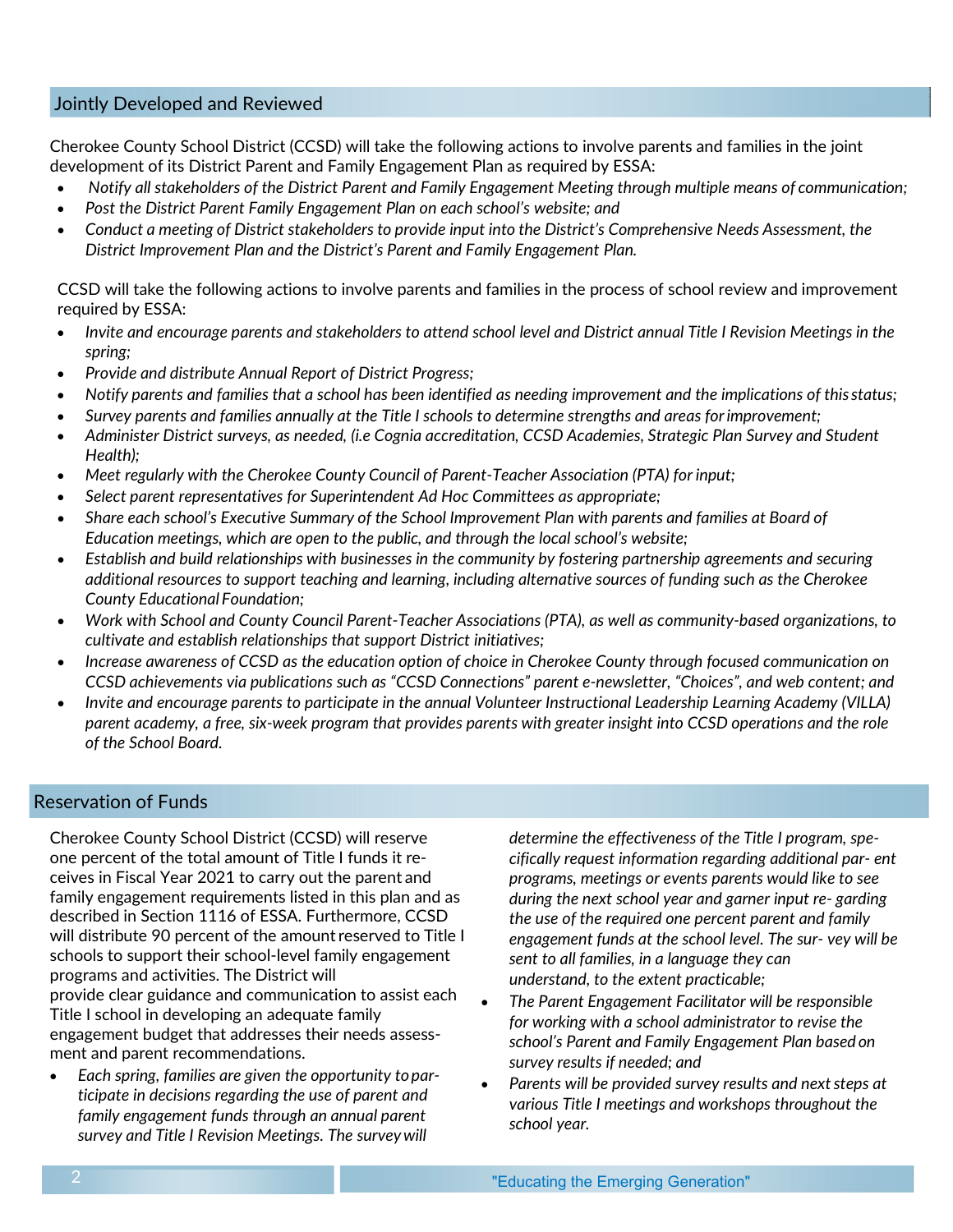## Building Capacity

Cherokee County School District (CCSD) will build the capacity for strong parent and family engagement to ensure effective engagement of families and to support a partnership among the Title I schools, parents, families and community to improve student academic achievement through the following activities specifically described below:

### *Of Parents and Families*—

The District will, with the assistance of its Title I, Part A schools, provide assistance to parents and families of children served by the school, as appropriate, in understanding topics such as the State's academic content standards, the State and local academic assessments including alternate assessments, the requirements of Title I Part A, how to monitor their child's progress, how to work with educators and providing materials. Additionally, trainings to help parents and families work with their children to improve academic achievement, such as understanding the online learning management system *Canvas* and digital educational resources (including education about the harms of copyright piracy) will be provided. Partnering with CCSD Division of Technology and Department of Digital Learning, the Title I schools will offer workshops for parents and families at dates/time determined by individual schools. The following opportunities will be offered:

- *Curriculum Night, which will be held in a virtual format, will be held in the fall at all schools to provide information to parents and families regarding content standards, assessments, how to monitor their child's progress and how to use technology to improve academic achievement;*
- *Title I schools will provide ongoing parent and family workshops throughout the year (examples: ELA,Math and Science Night, Parent Data Nights, ESOL/EIP Family Night, Online Resource Night andCanvas);*
- *Parents and families will be notified of parent and family engagement events in multiple ways (newsletters, flyers, website, marquee, email and text-Remind) in a language the parents can understand (to the extent practicable);*
- *The CCSD website will provide resources for parents regarding standards, assessments and technology resources;*
- *Title III funds will be utilized for family literacy services and supplemental language support service ;*
- *Title III funds will be utilized to hire a Family Service Bilingual Assistant for training on increasing Parent Engagement to raise language acquisition and student achievement, adjust to the U.S. school system and gather feedback from families on how services to their families can be improved;and*
- *CCSD will provide other reasonable support for parent and family engagement activities as parents may request.*

#### *Of School Staff*—

CCSD, with the assistance of its schools and families, will educate its teachers, student services personnel, principals and other staff on the following: 1) how to reach out to, communicate with and work with parents and families as equal partners. 2) the value and utility of contributions of parents and families; and 3) how to implement and coordinate parent and family engagement programs to build ties between parents, families and schools as follows:

- Parent Engagement Facilitators and/or District staff will provide ongoing staff training at the Title I schools on *communicating and working with parents and families;*
- *Administrator on Special Assignment, Student Services, will provide training for School Counselors and School Social Workers for student support; and*
- *CCSD's Division of Technology and Department of Digital Learning will provide instructional and technical support to all schools tohelp classroom teachers utilize and integrate technology, including a learning management system, to communicate effectively with families.*